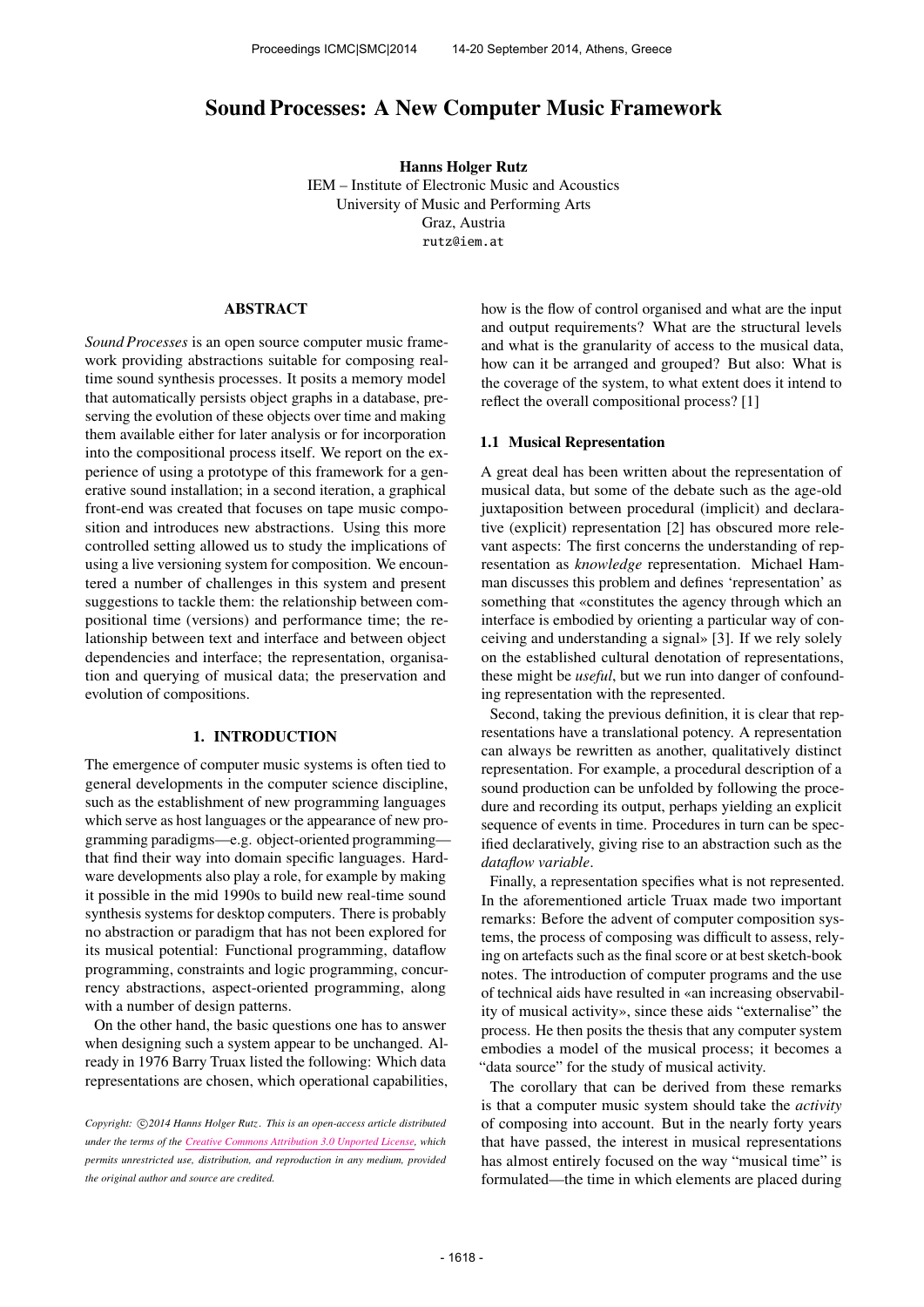the performance of a piece.

# 2. ACCOUNTING FOR CREATION TIME

Music software already stores data in a persistent way so that it becomes available for a later inspection. A number of experiments that observed composers at work asked them to store "snapshots" of these data, so that the evolution of the composition process could be examined. Apart from the coarse granularity of such sequences of snapshots, this approach requires an active intervention of the composer. As Christopher Burns notes:

> «Composers are generally more interested in producing work than in documenting it. Sketches and drafts are often saved only if their continuing availability is necessary for the completion of a project, and mistakes and false starts are unlikely to be preserved.» [4]

My main critique however concerns the usage of the data thus obtained. Truax reserves the observation to "theorists" who seek to understand the musical activity, whereas the composers themselves are not mentioned. The externalisation of the storage action means that the historic trace of the decision-making process itself has no useful representation within the composition system itself. There is no re-entry of the temporal embedding of the decisions within the decision-making process. This is also implicit in Burns' reflection that assumes a complementarity between production and documentation.

As an analogy, we can look at the process of software development. Today it is not possible to imagine this process without the employment of version control systems such as *Git* or *Subversion*. These technologies have multiple goals, including the review of decisions in order to find mistakes and the possibility for multiple users to concurrently manipulate the code base and eventually "merge" their work. What is not provided is for the developed software to engage with its own history, so there is no interface back from the versioning system to the developed software.

This is probably fine, since versioning is just a "tool" in the software design process that helps to achieve the design goals. In computer composition, however, questions of representation—the data structures, their interfaces and relations—are the very *materials* of the composition itself. Hamman, in looking at Agostino Di Scipio's work and that of Gottfried Michael Koenig, argues that «just as one might compose musical and acoustical materials *per se*, one might also compose aspects of the very task environment in which those materials are composed.» If the process of decision-making is itself made manifest within the composition system, it can re-enter that process as one of its possible materials.

To distinguish the different temporal ascriptions of a datum, we proposed the following terminology: [5]

• The (actual) performance time  $\mathcal{T}_P$ . When a musical datum is heard in a "real-time" performance, this happens in  $\mathcal{T}_P$ .

- The virtual performance time  $T_{(P)}$ . This is the representational form of  $\mathcal{T}_P$ . For example, if we think of a timeline view, the positions of elements on the timeline are values in  $\mathcal{T}_{(P)}$ .
- The creation time  $T_K$ . This is the time when an object is created, modified or deleted as part of the composition process.

In *Sound Processes* the primary concern is the handling of  $\mathcal{T}_K$  as it informs the underlying memory model. The data structures employed and their interaction have been described before [6], thus we just give a brief overview.

# 2.1 A Memory Model for Sound Processes

The memory model is an extension of software transactional memory (STM). In STM, the basic unit of operation is a reference cell that stores a value. The two permitted operations are access (reading the value) and update (writing or overwriting the value). This value can be either an immutable entity such as a number or a pointer to another reference cell. The operations must be performed within a *transaction* that provides the properties of atomicity, consistency and isolation: Multiple operations performed inside the same transaction form one compound and indivisable operation. If an error occurs, all operations participating in the transaction are undone together.

Transactions are also used in databases, and since version control systems utilise databases, there are similarities between an STM and a VCS. Similar to the snapshot scenario above, in a VCS the user explicitly decides when to make a new snapshot. This action is called *commit*. This is a manual transaction and it is the responsibility of the user to maintain some sort of "consistency" for the state of the code base at the moment of committing. Each commit is tagged with a user identifier and a time stamp and constitutes a new *version*. The VCS allows one to create new branches from any previous version and to merge multiple branches into one, producing a version graph.

In *Sound Processes*, the STM is extended with the semantics of a versioning system: Each transaction is associated with a time stamp representing  $\mathcal{T}_{K}$ , and the evolution of the reference cells is automatically persisted to secondary memory (hard-disk). From the user's perspective, these cells still look like ordinary STM cells, but they have to be accessed through special transaction handles provided by so-called *cursors*. A cursor represents a path into the version graph, and when a cell is accessed or updated, behind the scenes a complex index resolves the history of that cell to find the value associated with it at the particular moment in  $T_K$ . From the system's point of view, it makes no difference whether one looks at the most recent "version" of a composition or any other moment in its history. Moreover, we can now programmatically ask when a datum was modified or what its past states were, and we may use this information in an artistically meaningful way.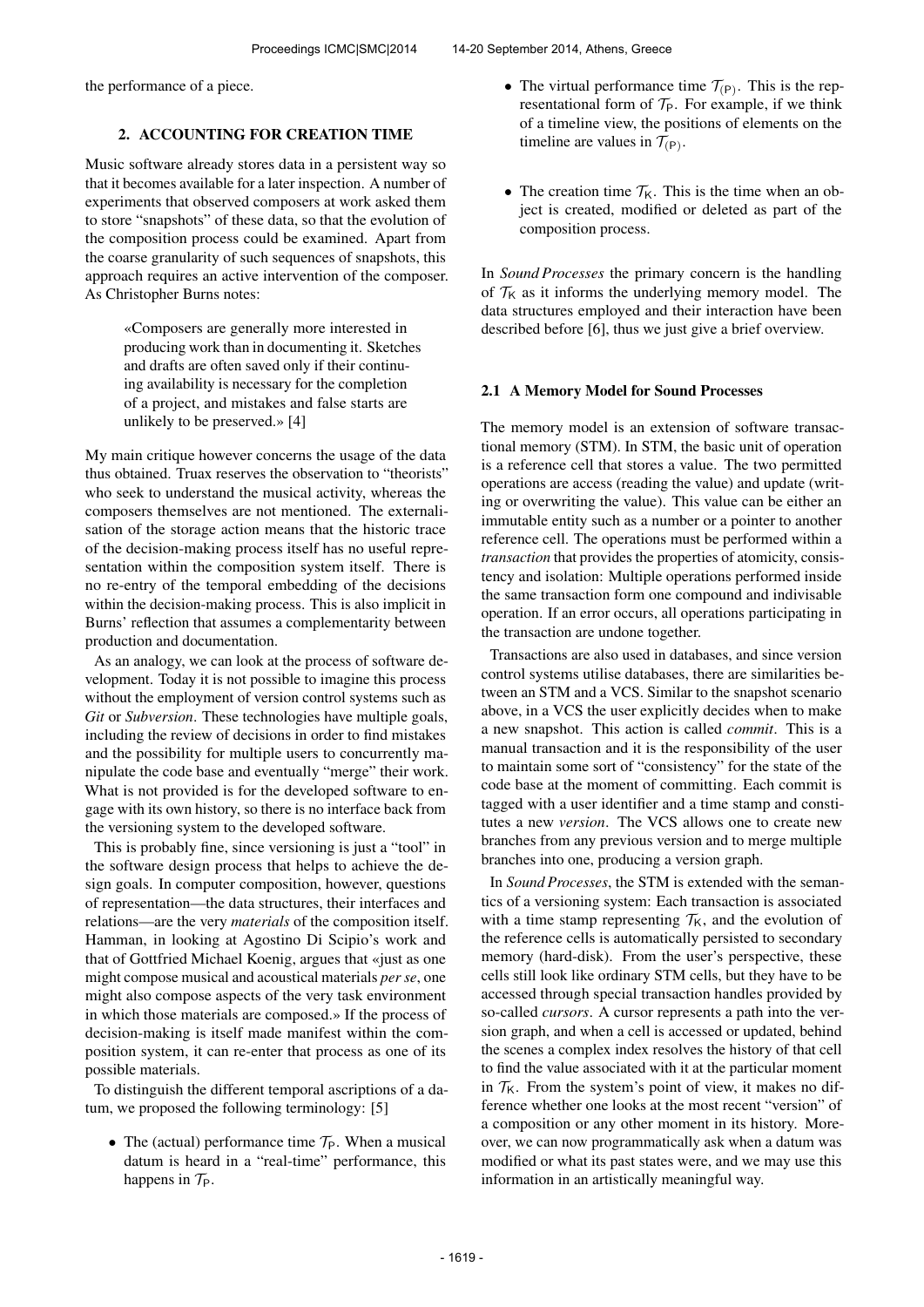#### 3. SECONDARY DATA STRUCTURES

On top of this fundamental level of an automatic and concomitant versioning, arbitrary structures can now be defined for the "intrinsic" musical data.

Many authors have taken up on the distinction between *intime* and *outside-time* data prominently expressed by Iannis Xenakis. We can now say that "outside-time" only refers to  $T_{(P)}$ . The composer conceptually "spatialises" material, i.e. organises it in some form of tableau or collection of things which can be manipulated prior to assigning them positions in  $\mathcal{T}_{(P)}$ .

#### 3.1 Expressions

We provide simple data types for numbers, boolean values, strings etc. along with tuples and ordered and unordered collections. In order to be able to establish relationships between such elements, we create a dataflow-like layer. Here objects can propagate changes to their dependents. Unlike variables in common dataflow programming languages whose values are initially unknown and will be assigned only once, we use the concept of expressions that have an initial value and may be updated multiple times. Thus they closer resemble objects in a *PD* or *Max* patch.

Without loss of generality, we propose to represent points in  $\mathcal{T}_{(P)}$  as expressions whose value is of type Long, a 64-bit integer number representing an offset in sample frames at a chosen sample rate and logical offset. Time intervals use type Span which can be thought of as a tuple of a start and a stop point in time. Unbounded intervals are also permitted, e.g. if an object is created in a real-time live situation, it may have a defined start point but an undefined end point. If the object is eventually deleted, the span is updated with a defined end point.

The following code is an example of how a programmatic creation of an expression tree looks like. It defines a function that ties a span succ to an arithmetic expression formed by an offset gap appended to another span pred:

```
def placeAfter(pred: Expr.Var[S, Span],
              succ: Expr.Var[S, Span],
              gap : Expr [S, Long])
             (implicit tx: S#Tx): Unit = {
 val newStart = pred.stop + gap
 val newStop = newStart + succ().length
 succ() = Span(newStart, newStop)
}
```
A visualisation of the structure is shown in Fig. 1. In short, an object Expr[S, Long] is an expression in system S which evaluates to a long integer. Different systems can be used to decide whether a structure should be traced in  $\mathcal{T}_K$  or not. An Expr. Var is a variable holding an expression. The broken arrow results from reading the old value of succ() for determining the length of the updated span. The graph is thus acyclic—cyclic object graphs are currently not supported.

### 3.2 Sounding Objects

The symbolic nature of programming languages naturally produces a bias towards supporting symbolically represented structures. To improve on the support for electronic



Figure 1. Expression chains produced by function placeAfter. Arrows point in dataflow direction from dependency to dependent.

and electro-acoustic materials, we base our core abstraction for sounding objects, Proc, on three members:

- 1. An expression graph that evaluates to a unit generator graph handled by the *ScalaCollider* library, a client for the *SuperCollider Server*.
- 2. A dictionary scans that maps between logical signal names and real-time input or output signals.
- 3. A dictionary attributes that maps between logical key names and heterogeneous values used to configure the sound process.

The unit generators are extended by various elements which interact with the Proc structure, for example by reading from a scan input, writing to a scan output, determining the placement of the process in time, accessing the attributes dictionary, etc.

A 'scan' is a connecting point, it administrates sinks (process outputs) and sources (process inputs). A sink or source may be either a grapheme or another scan. A grapheme is a random access object—accessible both in real-time and offline—producing a linear time signal from segments of break-point functions or stored audio files. A scan signal is produced either by linking the scan's source to another scan's sink—thus establishing "bus routing" between processes—or a grapheme input, or it is produced by the process' graph function itself. This is illustrated in Fig.  $2<sup>1</sup>$ 

Processes are placed in  $T_{(P)}$  by associating them with a time span—which may be an expression and thus algorithmically specified and updated. A special data structure keeps a designated group of processes indexed in  $\mathcal{T}_{(P)}$ , and a transport class may then iterate over this temporal dimension in real-time (or offline for the purpose of bouncing).

### 4. VOICE TRAP

Several pieces were realised using the system. We report on two of them: A sound installation *Voice Trap*, written

 $<sup>1</sup>$  The dashed arrow from grapheme to graph means that the implemen-</sup> tation for plugging graphemes directly into sinks is currently missing, but that there are work-arounds to record the real-time signal and introduce the recording as a new grapheme.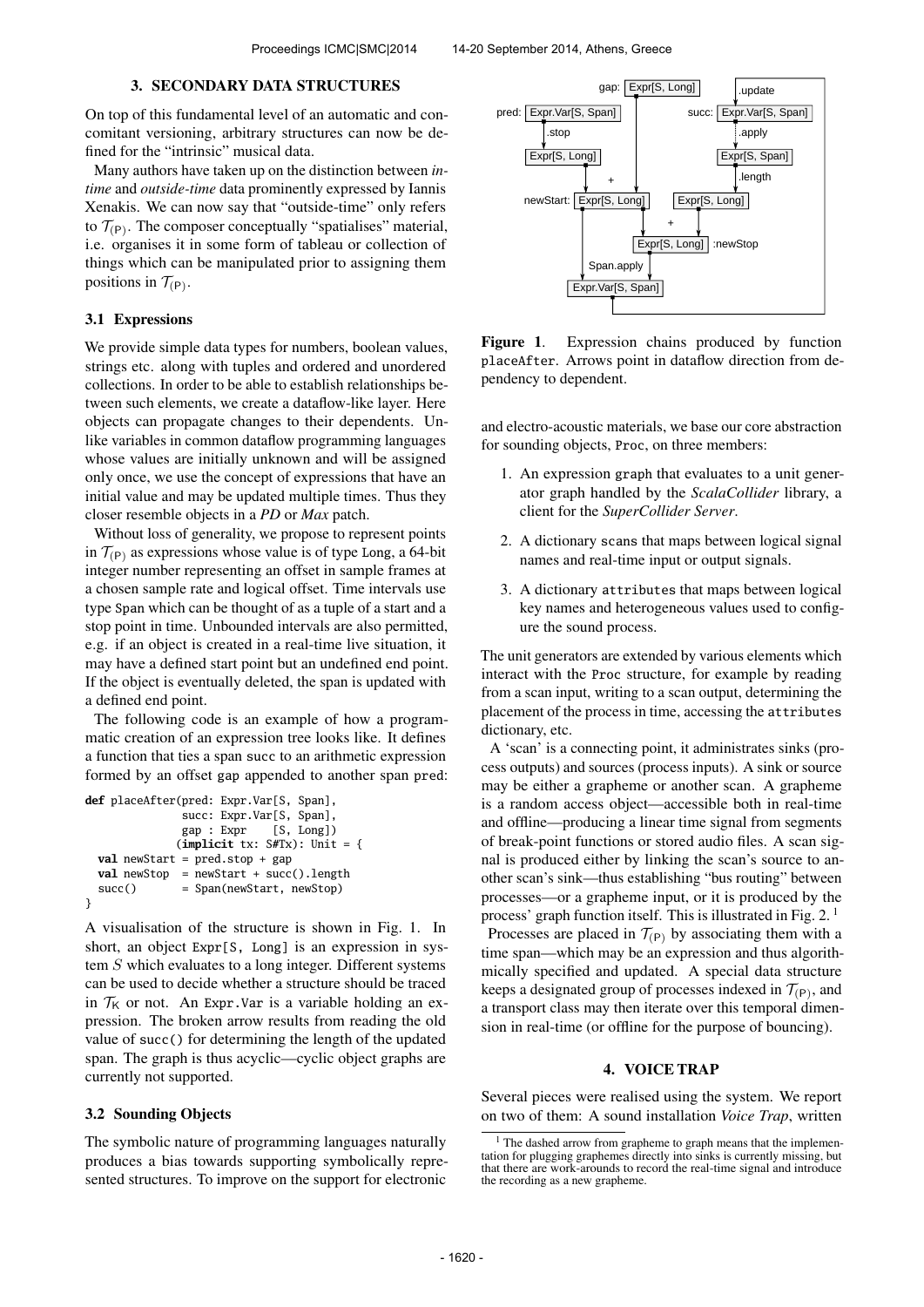

Figure 3. Wide shot and details of *Voice Trap* (top), and version graph detail (bottom)



Figure 2. Interaction between scans, graphemes and graph functions

using the "bare-bones" framework, and a tape composition *(Inde)terminus*, written using an emerging environment with a graphical front-end.

*Voice Trap* is a collaboration between me and visual artist Nayarí Castillo. It is spun around the story of a girl who is haunted by voices. The story is written across four large mirrors on the floor of the room. Large jars, "voice traps", are filled with different materials and placed on the mirrors. The jars are tagged with the written description of a particular voice and their contents relate to the sound qualities of the imaginary voices. The sound installation is diffused from 96 piezo speakers grouped into twelve channels which are placed on a metal grid suspended below the ceiling. Fig. 3 shows photos of the exhibition.

The material of the sound composition comes from a microphone that picks up the noises from the street in front of the gallery. These are fed into a database from which individual phrases are constructed. An algorithm searches the database for sounds that are both similar to the currently

playing sounds as well as to an inaudible "hidden" file containing different voice recordings. The idea is that from the outside sounds those fragments will be preferred which contain speech. Each of the twelve channels operates independently; the evolution of each channel is captured by our framework, and the algorithm can make references to this history.

The bottom of Fig. 3 shows an example version graph for four channels. Each channel has a dedicated cursor, and each horizontal stretch is the succession of transactions producing a certain number of iterations over the sound phrases followed by a jump into the "past", going halfway back between the current transaction and the last branching point. After a jump back in  $T_K$ , the sound phrase from that past version is heard again, but the successive evolution (overwriting of fragments with new sounds) diverges from the previous path, because the sound database itself is ephemeral and not reverted to a previous state.

Although I found it difficult to perceive these jumps perhaps due to the channel-locality of the jump or due to the fact that the specific environmental sounds are more difficult to distinguish than traditional musical gestures made from pitches—this piece demonstrated that the framework is functional and can handle a continuously growing database even after tens of thousands of transactions and several hundred megabytes file size.

There was no specific development environment that allowed the composition of the algorithms in a traceable way; they were written in the object language using a traditional IDE, an activity which remained unobserved. On the other hand, the traces the algorithm produced inside the observed domain were easily captured. Constructing a whole meta language was too much of an effort at this stage, so another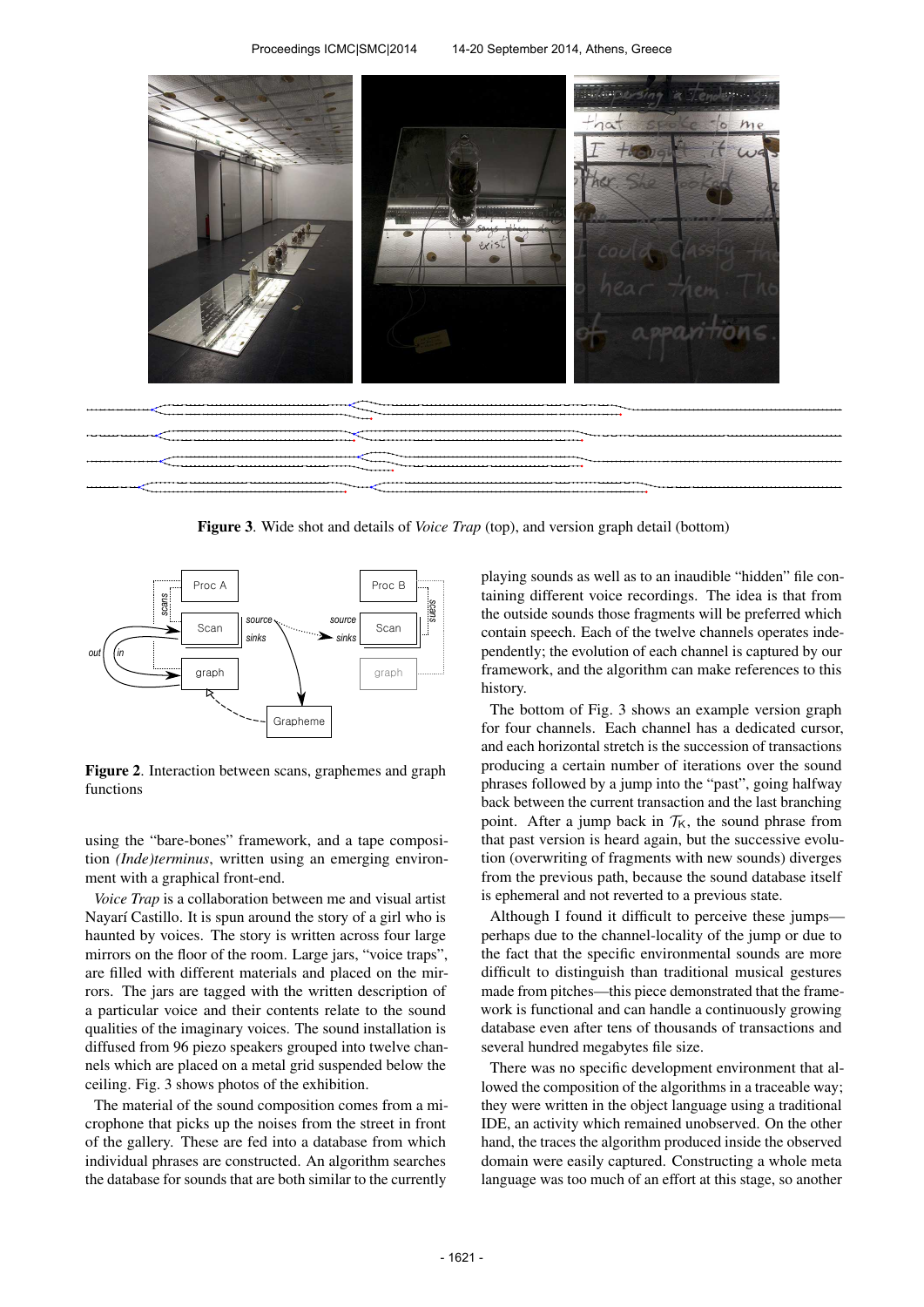

Figure 5. Procedure of *(Inde)teminus*. The edge labels indicate the sequence in  $T_K$ . The fifth iteration replaces the first iteration in the first recursion—second row—which "rewrites" iterations 2 to 4.

path had to be taken to validate the approach in a more constrained setting.

## 5. (INDE)TERMINUS

Such a setting was established in another experiment. Its working title *(Inde)terminus* refers to Gottfried Michael Koenig's tape piece *Terminus I* from 1961 which is based on a scheme for deriving sounds from previous sounds by applying a set of transformations [7].

To realise this electroacoustic study, a graphical tape music environment named *Mellite* was written, based on *Sound Processes*. A screenshot is shown in Fig. 4. On the left side, a timeline view can be seen with several audio file regions placed on the canvas. The supported operations are: adding and removing, selecting, moving, resizing, muting or un-muting a region, adjusting its gain and fade curves.

We use the concept of a workspace which is a tree of "elements", shown as a window on the right-hand side of the screenshot. The opened popup menu shows the types of elements supported: folders, process groups (timelines), artefact stores (hard-disk locations), audio files, text strings, integer and decimal numbers, and code fragments. Elements can be dragged and dropped between different locations of the interface.

The code fragment elements played an essential part. The experiment begins with an initial hand-constructed canvas of three minutes duration, sparsely placing sounds on an 8-channel layout. In the next step a bounce is carried out and fed through a signal processing stage, becoming the blueprint for the next iteration. Here, a new canvas is built around this blueprint, possibly cutting it up, removing some parts of it and adding new sounds. Then again a bounce and a transformation is carried out, and so forth. This is illustrated in the top part of Fig. 5.

The environment uses an embedded *Scala* interpreter and an integrated code editor to textually manipulate objects or, in this case, to define transformations of the bounced sounds. The *creation procedure* of this transformed sound file is memorised, so it can be re-rendered at a later point even if the input canvas has changed. This idea is illustrated in Fig. 6 and works as a generalisation of the expression cells, whereby the deployed sound file artifact serves as the "evaluated" expression.

In this study the transformation was a segmentation and reversal of the resultant segments of the bounced file. Each channel was bounced and transformed separately, leading



Figure 6. Algorithm for the transition to the next iteration

to different segmentations so that not only a diachronous reversal occurs, but also a synchronous scattering. The transformed bounces were placed on a new timeline and cut again into chunks to remove the silent parts. The new temporal structure was then adjusted and "composed", possibly thinning out the material further or introducing new elements. Since the next iteration would again reverse the temporal succession, a specific similarity arises within the group of even-numbered iterations and within the group of odd-numbered iterations.

The trace of the re-imported bounces permitted the creation of a closed recursive setting: After a certain number of iterations, the input to the initial bounce is exchanged for the result of the most recent (fifth) iteration, *retroactively* re-triggering the bounce and transformation of Fig. 6. Consecutively, the iterations would be re-worked, a procedure that could be repeated ad infinitum, explaining the title of the study. Practically, this re-working was carried out for the second (sixth), third (seventh) and fourth (eighth) iteration, as shown in the bottom row of Fig. 5.

The "flattening operation" of the bounce establishes what may be perceived as a *crucial deferral* or *suspension* in the process: A time canvas is manipulated whose product is used in another canvas, but the propagation of the changes from the former to the latter is suspended until a conscious decision is made. Furthermore, the flattening bounce provides the closure of the material which makes it possible to subject it again to general transformations such as the segmentation and recombination. This connectivity is an important feature of a representation, perhaps more important than its "symbol" function (Hamman).

#### 5.1 Ex Post Analysis

From an outside perspective, the version history can now be used to query different aspects of the process. As an example, Fig. 7 shows a "punch card" plot similar to the ones given by popular open source platform GitHub. It indicates at what times of the week someone has worked on a piece of software. While composing is hardly an office job, charts like this, especially when more data is available, could reveal different profiles of composers, or they could be used to compare different types of activities.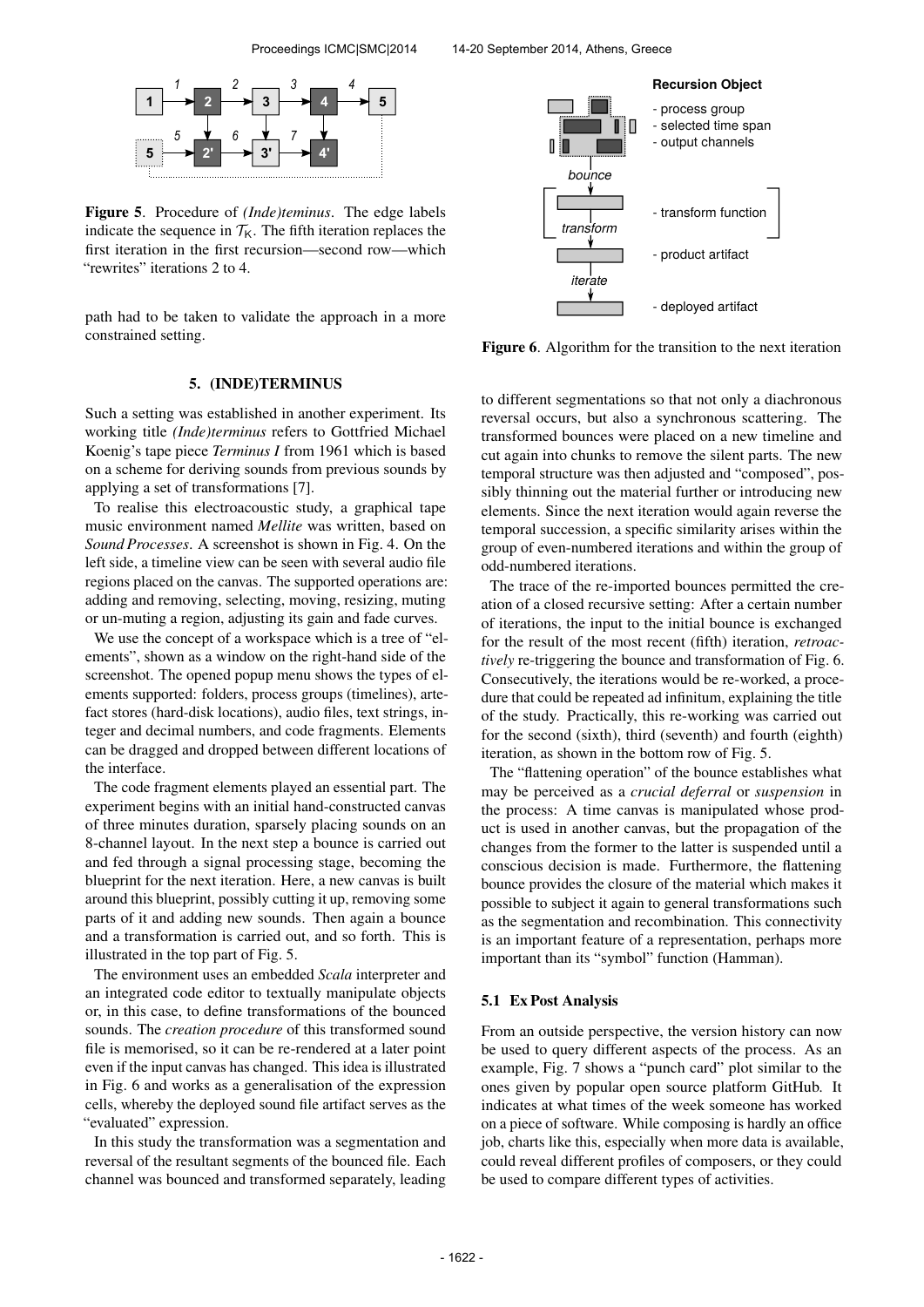

Figure 4. Screenshot of the *(Inde)terminus* session



Figure 7. "Punch card" of working hours distribution

While the selection of sound files was not important to the concept of *(Inde)terminus*, we used a query in a different composition to reveal when particular sound files had been added to the piece, and it was possible to further elucidate this trajectory in  $T_K$  by taking manual sketch-book notes into account.

Another approach is to look at the tool usage. Fig. 8 shows the relative proportions. Extracting this data from the database was laborious, because the transactions were not specifically tagged by the software and needed to be reconstructed by analysing the structural differences between successive points in  $T<sub>K</sub>$ . To see how the proportions change over time, two charts were generated. The top chart shows the earlier transactions, relating to the first two iterations of the experiment. The bottom chart relates to iterations 2–4 after the recursion (or the second row in Fig. 5).

Moving and resizing amounts to more than half of the actions performed. <sup>2</sup> As the process unfolds, the relative number of additions, removals and especially movements decreases. This is in accordance with the idea to let the bounce transformation create a temporally reversed structure by itself and to accept that structure as a basis of each new iteration. In contrast, the number of region splittings,



Figure 8. Frequencies of *Mellite* tool actions in the beginning (top) and at the end of the study (bottom)

adjustments of fade curves and mute/unmute actions goes up. It may indicate more work on the detail of the sound as well as an increased density of sounds that requires to mute sounds temporarily in order to monitor these details. Muting can also be used as an alternative to removing regions. The black pie segment labelled "File" indicates the actions of replacing the previously deployed artefacts with the updated artefacts.

One can also look at the parametrisation within the groups of actions. Fig. 9 shows the distribution of varieties among the resize actions and the region movements. The histogram bins use a logarithmic time scale and labels give

<sup>2</sup> However, the extraction of data for gain change actions was difficult in this particular study and is omitted in the charts.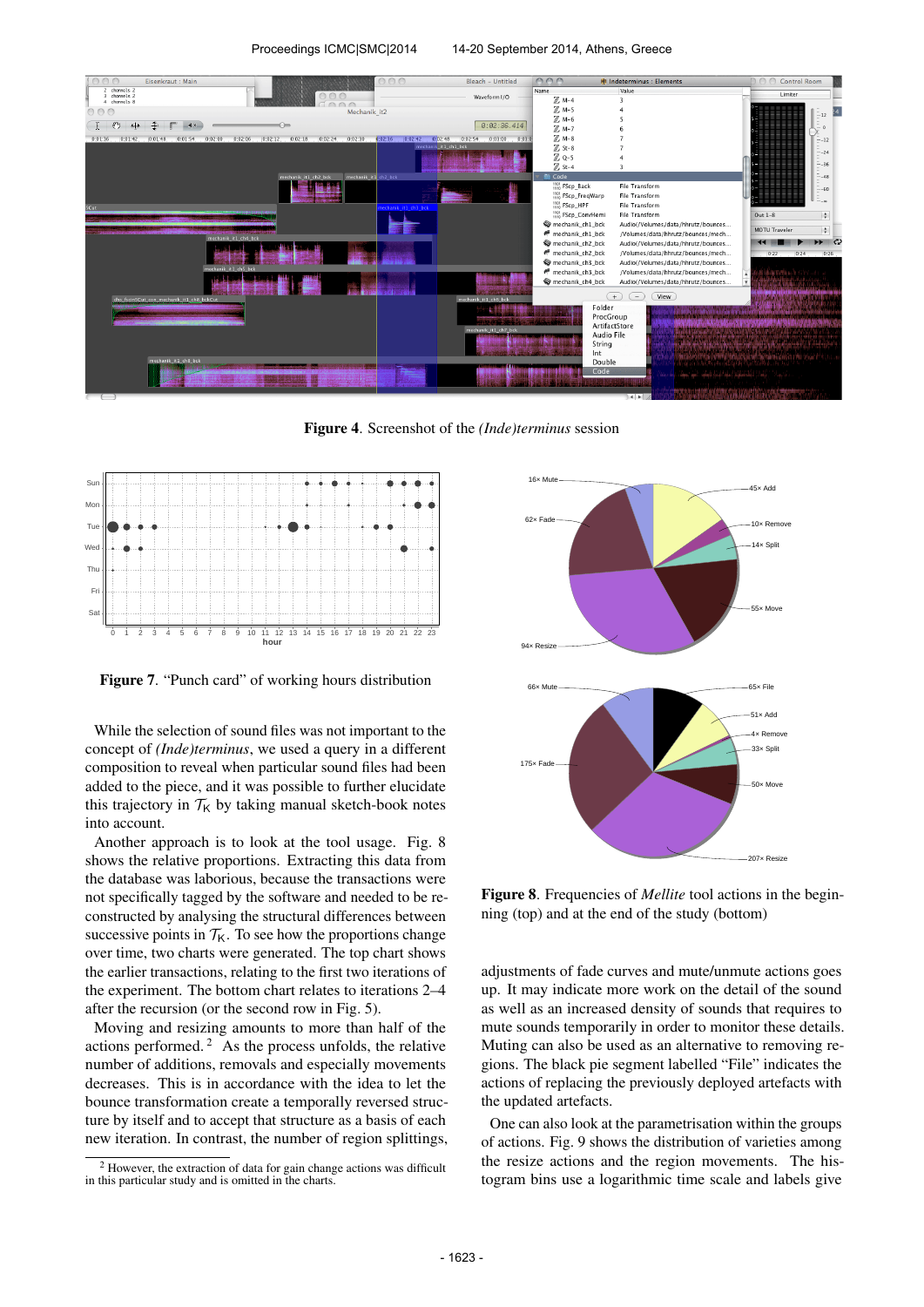

Figure 9. Distribution of the amount of contraction and expansion in resize actions (top) and relative time shift in move actions (bottom)

the lower interval margin. The vertical line in the centre distinguishes contractions on the left and expansions on the right (resize) or shifting backward in  $\mathcal{T}_{(P)}$  on the left and forward in  $\mathcal{T}_{(P)}$  on the right (move). An interesting "left-leaning" tendency can be observed in both cases: Regions tend to be shortened rather than elongated, but also material moves backward in time more often than forward, perhaps due to an editing style which initially gives each region some isolated space before condensing the structure left-to-right. Besides, there is an overall bell shape in the distribution of both action types, which may be inherent to the type of sound material used or dominated by the typical zoom levels used in the graphical interface.

Another analysis examined the development of the statistical moments of the regions' durations over time, and some characteristic motions and settlements could be observed. These charts and their discussion have been omitted for reasons of space. There are many more possible ways of extracting information from the database: One could compare composer with composer, piece with piece, sections within a piece, sections within the creational timeline; one might use such information to test or support hypotheses about the working process, the musical material or the human-computer interaction. The beauty of this approach lies in the fact that the situation is not a priori contaminated with "musical meaning" or "musical interrogation", but indeed accentuates motions which underlie the compositional process and which may otherwise remain tacit.

Finally, we created a transcription that brings together

 $\mathcal{T}_{\mathsf{K}}$  and  $\mathcal{T}_{(\mathsf{P})}$ . Such "motiongrams" are shown in Fig. 10. The blackening corresponds horizontally with the span in  $\mathcal{T}_{(P)}$  affected by an action at a given vertical point in  $\mathcal{T}_{K}$ . The different iterations of the experiment are preserved as horizontal segmentation. One could interpret that diagram again. One would find the "carriage returns" in scanning through the timelines; discern the initial phase of each iteration from the subsequent refinement; see moments of obstinate distillation at a particular spot; see at which point in  $T_K$  a certain part of the piece is more or less finished...

## 6. LIMITATIONS AND FUTURE DIRECTIONS

Drawing from the experience gathered so far, we will now highlight some limitations and make suggestions for future refinements of the framework. First of all, the querying possibilities should be improved and extended, especially for collections: Finding out when elements were added or removed requires iteration over the whole data structure for each possible version step. What we envision is a general indexing operation that produces auxiliary data structures for ordered or unordered sequences. One should be able to index a group of sound processes not just by their positioning in  $\mathcal{T}_{(P)}$  but by arbitrary parameters such as creation or modification date in  $T_K$ , timbre or dictionary key. Collections should also allow the application of (dynamic) filters.

Indices must be kept up-to-date and in- or revalidated when a key changes. An infrastructure for forward dependencies between objects already exists due to the event bus system that drives the dataflow and expression types. The more experience we gain from using the system, the more desirable it seems to extend the memory model with an automatic way to trace forward references. For example, if an object is "deleted", we might want to determine any other locations within the workspace that refer to this object. Does the composer wish to remove the object only in one particular place or across the workspace? A forward reference mechanism more general than event passing yields a form of automatic garbage collection. We imagine that the next iteration of the framework will implement a simple form of GC such as reference counting.

Another consequence of forward references is that the serialisation mechanism must be adapted. It is currently a statically typed and strict top-down approach. While it has many advantages, it cannot handle "blind" bottom-up deserialisation which would be needed for these forward references, and it is hard to extend the expression system in an open-ended way. Blind deserialisation would also ease the exporting of data to other formats and the automatic deep traversal of data structures, something that would allow the copying of objects from one workspace to another. Currently, workspaces are isolated from each other.

In terms of programming paradigms, a generalisation of the dataflow model with logical variables modelling constraint satisfaction problems (CSP) seems an interesting direction. These types of variables are initially only known by their bounds or the domain of values they can *possibly* take on. Comparable to the way in which we construct expression chains with single valued variables, these logical variables can be composed, and special operators establish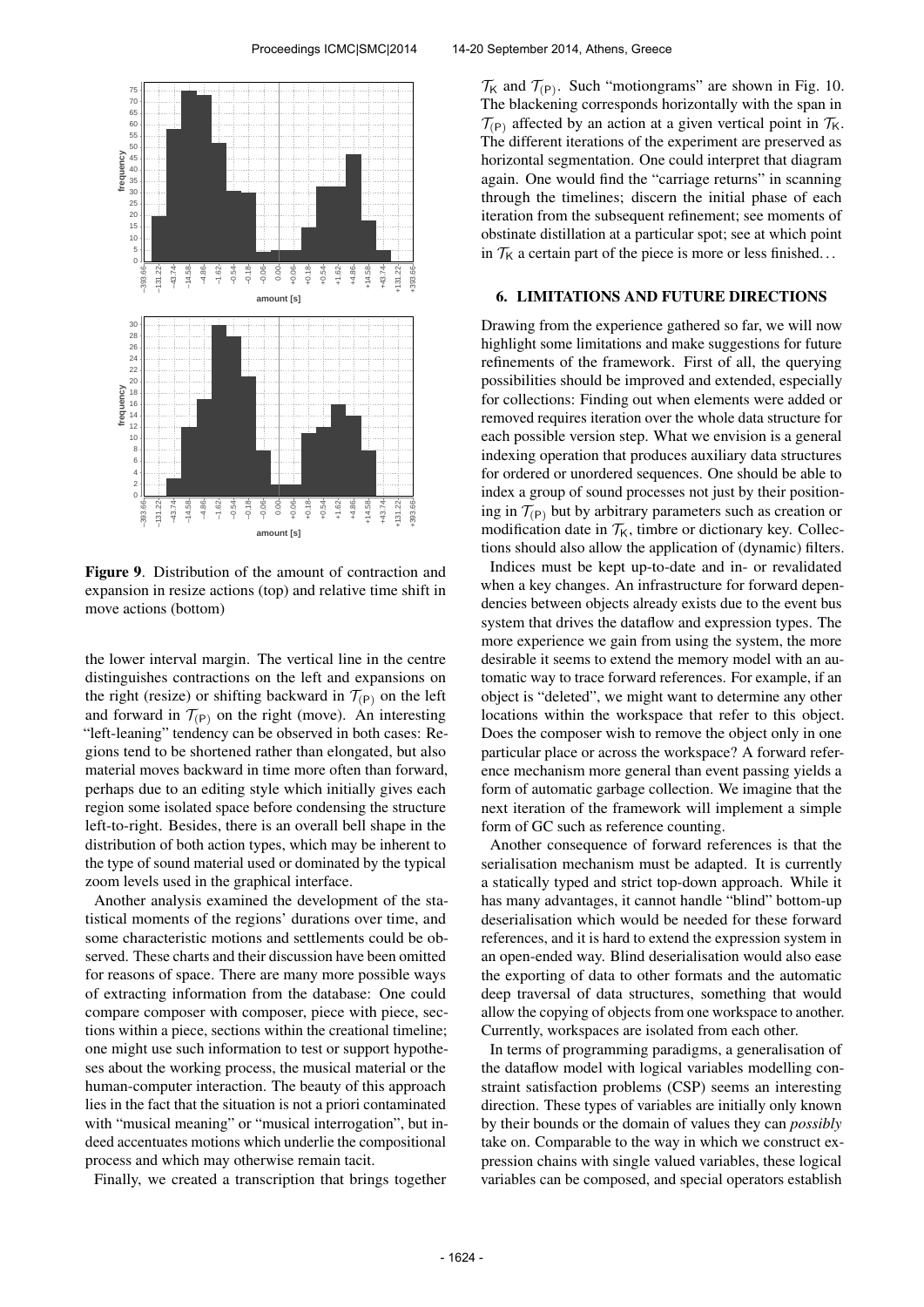| <b>Property</b>  | <b>Current state</b> | <b>Proposal</b>   |
|------------------|----------------------|-------------------|
| Memory disposal  | Manual               | Garbage collected |
| Serialisation    | Static, top-down     | + Dynamic         |
| Cyclic graphs    | $\rm No$             | Yes               |
| <b>Indices</b>   | Specific             | Generic           |
| Timeline objects | Non-nested           | Nested, recursive |
| Expressions      | Determinate          | + Constrained     |
| Workspace        | <b>Isolated</b>      | Interacting       |
| User             | Single               | Collaborative     |
|                  |                      |                   |

Table 1. Suggestions for improving the framework

constraints between them. Instead of saying that a sound object starts *this much* time after another sound object (the placeAfter example), we can just generally say that it starts *after* that sound, or we could say it starts *at most* this and this much time after that sound.

In terms of the representation of musical data, we feel that the current timeline model is too limited. A more powerful representation would allow the hierarchic and recursive nesting of elements in  $T_{(P)}$ . Similar to the idea of filtering collections as an expression operator, fragments of one timeline could appear within an outer timeline.

In terms of usage scenarios, the studies have shown that the framework scales reasonably well to be used for realtime generative sound installations as well as mixed offline/online work such as tape composition. We have also developed a real-time graphical user interface for live improvisation, but it has not yet been coupled with the current version of *Sound Processes*, a case we still have to explore.

A second scenario is the collaboration of multiple composers on a composition, or performers improvising together; can we associate transactions with different users? What is the nature of distributed transactions or do we need to constantly merge multiple distributed transactions?

The previous suggestions have been summarised in Table 1. Of course, there are many more paths to explore. Graphical user interfaces is one of them. How should interconnected dataflow expressions be represented and edited? How do we convey links and dependencies between different elements across the user interface, without resorting to "patch cords"? How continuous are the transitions between a live improvisation view and a tape editing view? What is the relation between code fragments and graphical, symbolic or iconic elements?

## 7. CONCLUSIONS

We concluded our previous paper [6] by saying that the most important task would be to put the framework into production in different contexts and see how it scaled under real-world conditions. We believe this task has been successfully completed, and the current paper showed that a great number of interesting questions arise from the possibility to concomitantly trace the version history or to analyse it ex post facto.

Our next research focuses on the challenges and suggestions described in the previous section, as well as the extension of the *Mellite* front-end to a full-blown environment usable by other composers. The conflict between such *usability* and the critical value software plays in the artistic episteme is aptly worded by Hamman: [3]

> «When well-designed, the interface should tell us, by reminding us of our history of experience, how it works. We shouldn't have to think about how to use a door knob, for instance ... At precisely the moment when an interface becomes sensible and useful, however, the shapes, materials, and structures which constitute its physical and epistemological frame, cease to exist in themselves. . . »

We should thus not forget the advantage of having—and retaining—a prototypical situation that can be understood as a "foregrounding" of representations, viewing music composition «as a task that is as much concerned with the theories and procedures by which musical artifacts might be generated as it is with the actual generation of those artifacts.» (Hamman)

#### Acknowledgments

The research was supported by a PhD grant from the University of Plymouth. The *(Inde)terminus* study was carried out during a studio residency provided by ZKM Karlsruhe.

### 8. REFERENCES

- [1] B. Truax, "A communicational approach to computer sound programs," *Journal of Music Theory*, vol. 20, no. 2, pp. 227–300, 1976.
- [2] T. Winograd, "Frame representations and the declarative/procedural controversy," in *Representation and Understanding: Studies in Cognitive Science*, D. G. Bobrow and A. Collins, Eds. New York: Academic Press, 1975, pp. 185–210.
- [3] M. Hamman, "From Symbol to Semiotic: Representation, Signification, and the Composition of Music Interaction," *Journal of New Music Research*, vol. 28, no. 2, pp. 90–104, 1999.
- [4] C. Burns, "Tracing Compositional Process: Software synthesis code as documentary evidence," in *Proceedings of the 28th International Computer Music Conference (ICMC)*, Göteborg, 2002, pp. 568–571.
- [5] H. H. Rutz, E. Miranda, and G. Eckel, "On the Traceability of the Compositional Process," in *Proceedings of the 7th Sound an Music Computing Conference (SMC)*, Barcelona, 2010, pp. 38:1–38:7.
- [6] H. H. Rutz, "A Reactive, Confluently Persistent Framework for the Design of Computer Music Systems," in *Proceedings of the 9th Sound and Music Computing Conference (SMC)*, Copenhagen, 2012, pp. 121–129.
- [7] G. M. Koenig, "Genesis der Form unter technischen Bedingungen," in *Ästhetische Praxis*, ser. Texte zur Musik. Saarbrücken: PFAU Verlag, 1993, vol. 3, pp. 277–288.